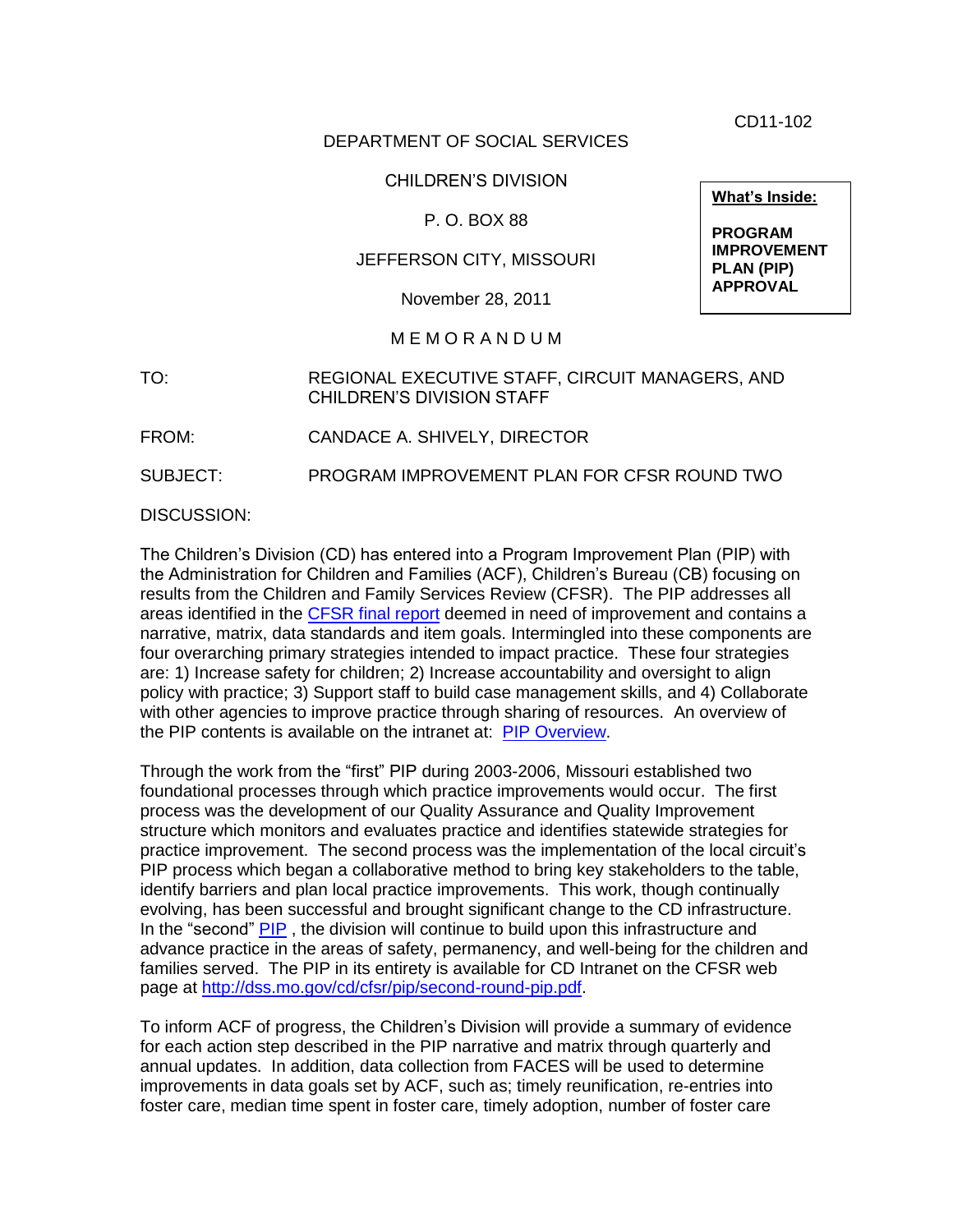placements, and timely initial contact with alleged victims in Child Abuse/Neglect reports, etc. If the division is successful in completing action steps and meeting data goals, no financial penalties will be incurred and practice improvements for children and families should result.

All staff have a role and responsibility for being familiar with the PIP requirements and taking individual action steps to improve the areas identified as it relates to the program areas in which they work. While staff and supervisors will incorporate changes in their day to day practice according to the PIP plan, Circuit Managers and Field Managers will be responsible for overseeing the successful incorporation of these practice improvements. A [local PIP guide](http://dssweb/cs/planning_performance_management/cfsr/pip_guide.pdf) has been developed to assist in this process. Quality Assurance and Quality Improvement Specialists are responsible for assisting the field by providing and translating data and helping to identify local strategies. Quality Improvement Specialists will be posting local PIP plans for the CFSR Coordinator on a quarterly basis.

In an effort to keep staff informed of PIP progress, statewide practice improvement conference calls will be held quarterly, with the first overview call scheduled for December 6, 2011 from 1:30-3:00 p.m. There are limitations as to the number of staff who can attend the conference calls. These limitations may be due to number of phone lines available, conference room capacity, travel dollars, etc. More information regarding any limitations and plans for your area to participate in the practice improvement conference calls will be forthcoming through local channels. Local management will be expected to share details from the calls with all staff. In addition, quarterly PIP updates will be posted on the CD Intranet on the CFSR web page.

The PIP's official start date was October 1, 2011 and the quarter end dates are as follows:

| 1 <sup>st</sup> quarter ends | December 31, 2011                     |  |
|------------------------------|---------------------------------------|--|
| $2nd$ quarter ends           | March 31, 2012                        |  |
| 3 <sup>rd</sup> quarter ends | June 30, 2012                         |  |
| $4th$ quarter ends           | September 30, 2012 End of First Year  |  |
| 5 <sup>th</sup> quarter ends | December 31, 2012                     |  |
| $6th$ quarter ends           | March 31, 2013                        |  |
| $7th$ quarter ends           | June 30, 2013                         |  |
| 8 <sup>th</sup> quarter ends | September 30, 2013 End of Second Year |  |

Your continued commitment to improving practice is appreciated. While challenges exist, completion of the PIP strategies will continue to serve and support children and preserve and strengthen families.

#### **NECESSARY ACTION**

- 1. Review this memorandum with all Children's Division staff.
- 2. All questions should be cleared through normal supervisory channels and directed to:

| <b>MAS II CONTACT</b>       | <b>PROGRAM MANAGER</b>     |
|-----------------------------|----------------------------|
| Becky Porter, MSW           | Meliny Staysa, MSW         |
| (573) 526-3735              | (573) 751-4832             |
| Rebecca.L.Porter@dss.mo.gov | Meliny.J.Staysa@dss.mo.gov |